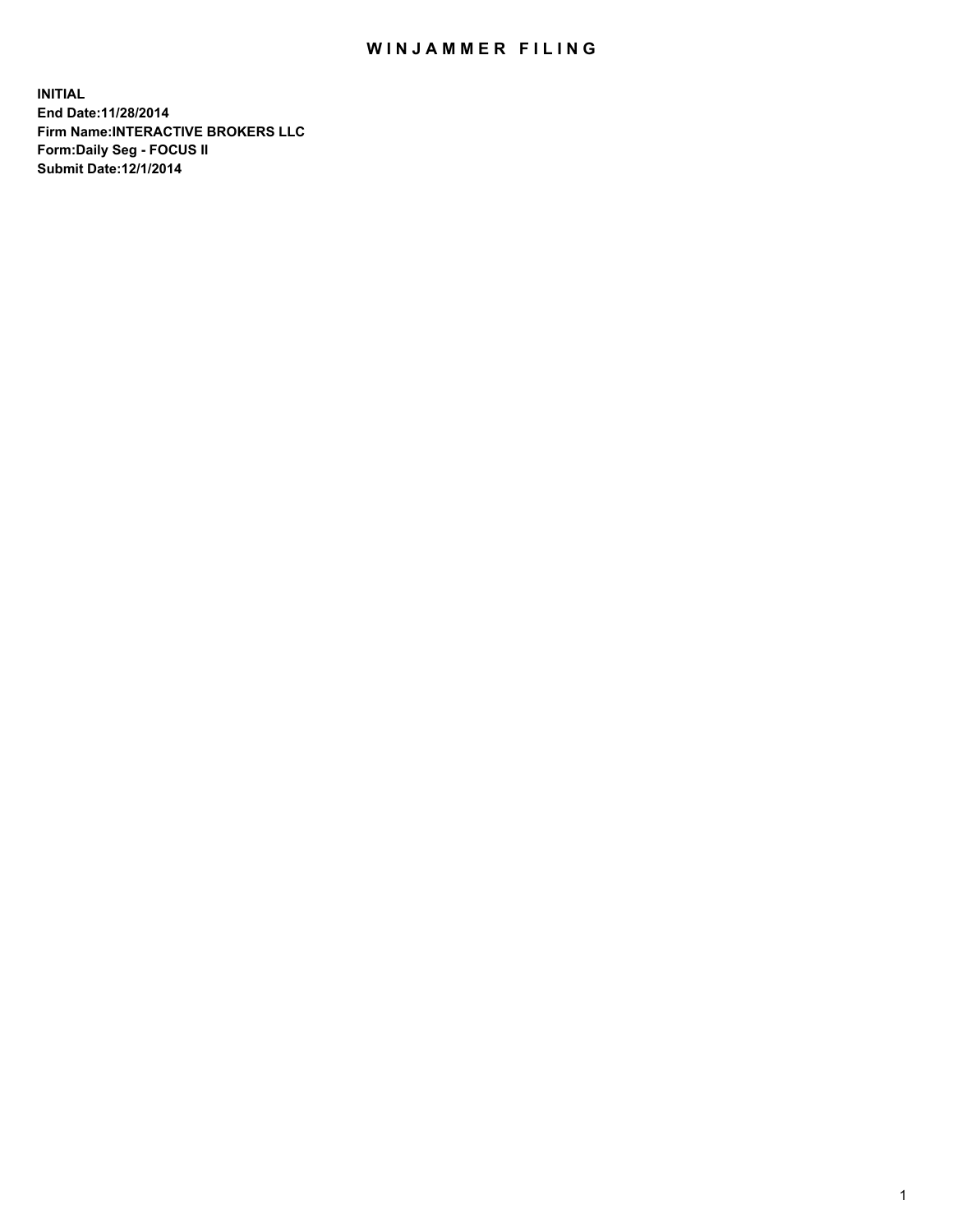## **INITIAL End Date:11/28/2014 Firm Name:INTERACTIVE BROKERS LLC Form:Daily Seg - FOCUS II Submit Date:12/1/2014 Daily Segregation - Cover Page**

| Name of Company<br><b>Contact Name</b><br><b>Contact Phone Number</b><br><b>Contact Email Address</b>                                                                                                                                                                                                                          | <b>INTERACTIVE BROKERS LLC</b><br><b>Michael Ellman</b><br>203-422-8926<br>mellman@interactivebrokers.co<br>$\underline{\mathbf{m}}$ |
|--------------------------------------------------------------------------------------------------------------------------------------------------------------------------------------------------------------------------------------------------------------------------------------------------------------------------------|--------------------------------------------------------------------------------------------------------------------------------------|
| FCM's Customer Segregated Funds Residual Interest Target (choose one):<br>a. Minimum dollar amount: ; or<br>b. Minimum percentage of customer segregated funds required:% ; or<br>c. Dollar amount range between: and; or<br>d. Percentage range of customer segregated funds required between:% and%.                         | <u>0</u><br>0<br><u>155,000,000 245,000,000</u><br>00                                                                                |
| FCM's Customer Secured Amount Funds Residual Interest Target (choose one):<br>a. Minimum dollar amount: ; or<br>b. Minimum percentage of customer secured funds required:% ; or<br>c. Dollar amount range between: and; or<br>d. Percentage range of customer secured funds required between:% and%.                           | <u>0</u><br>0<br>80,000,000 120,000,000<br>0 <sub>0</sub>                                                                            |
| FCM's Cleared Swaps Customer Collateral Residual Interest Target (choose one):<br>a. Minimum dollar amount: ; or<br>b. Minimum percentage of cleared swaps customer collateral required:% ; or<br>c. Dollar amount range between: and; or<br>d. Percentage range of cleared swaps customer collateral required between:% and%. | $\overline{\mathbf{0}}$<br>$\overline{\mathbf{0}}$<br>0 <sub>0</sub><br>0 <sub>0</sub>                                               |
| Current ANC:on<br><b>Broker Dealer Minimum</b><br>Debit/Deficit - CustomersCurrent AmountGross Amount<br>Domestic Debit/Deficit<br>Foreign Debit/Deficit                                                                                                                                                                       | 2,673,313,008 28-NOV-2014<br>399,529,455<br>4,571,102<br>5,700,9950                                                                  |
| Debit/Deficit - Non CustomersCurrent AmountGross Amount<br>Domestic Debit/Deficit<br>Foreign Debit/Deficit<br>Proprietary Profit/Loss<br>Domestic Profit/Loss<br>Foreign Profit/Loss                                                                                                                                           | 0 <sub>0</sub><br>0 <sub>0</sub><br><u>0</u><br>$\underline{\mathbf{0}}$                                                             |
| Proprietary Open Trade Equity<br>Domestic OTE<br>Foreign OTE<br><b>SPAN</b><br><b>Customer SPAN Calculation</b><br>Non-Customer SPAN Calcualation                                                                                                                                                                              | <u>0</u><br><u>0</u><br>1,121,522,847<br>32,931,485                                                                                  |
| <b>Proprietary Capital Charges</b><br>Minimum Dollar Amount Requirement<br>Other NFA Dollar Amount Requirement                                                                                                                                                                                                                 | <u>0</u><br>20,000,000 [7465]<br>21,631,858 [7475]                                                                                   |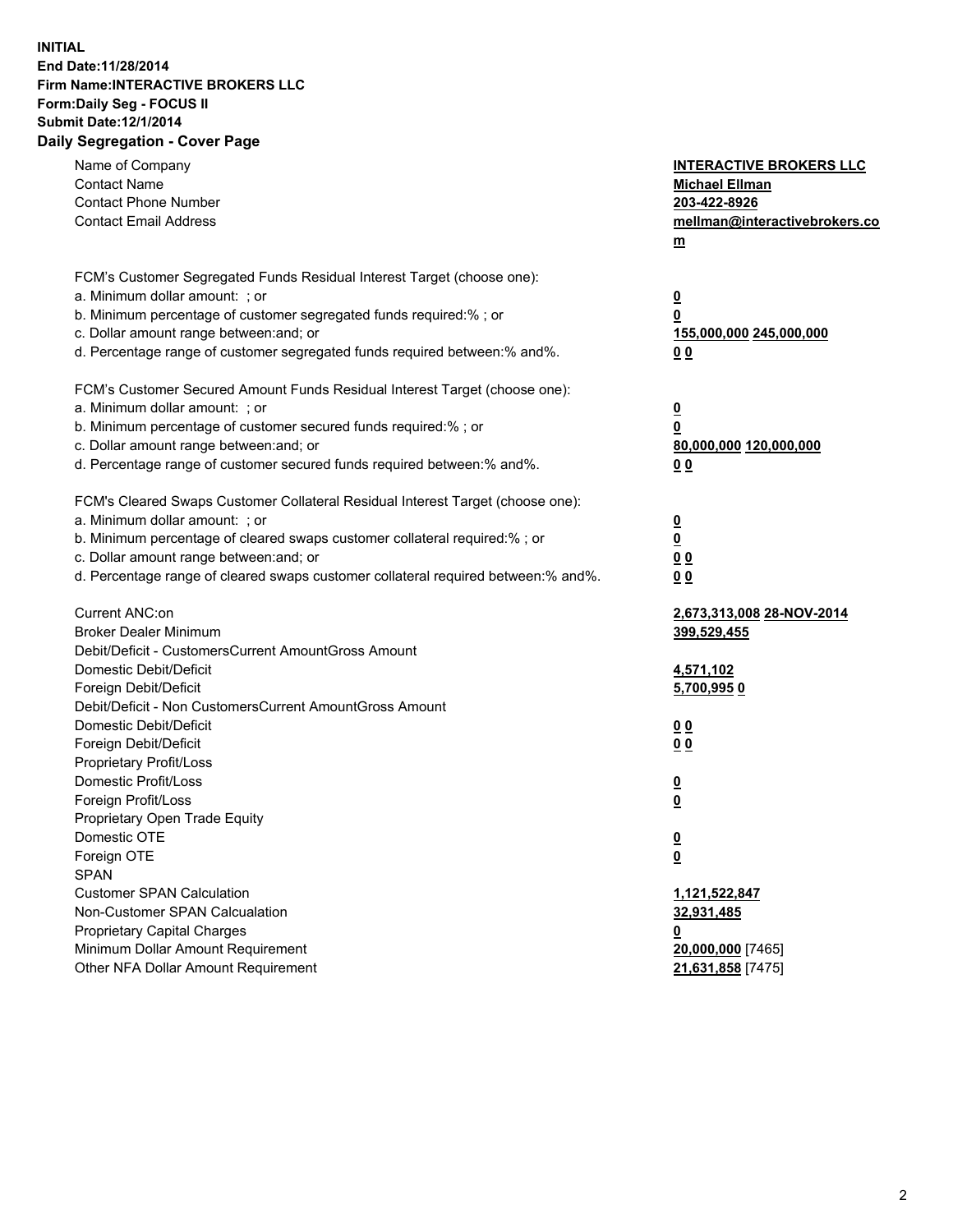## **INITIAL End Date:11/28/2014 Firm Name:INTERACTIVE BROKERS LLC Form:Daily Seg - FOCUS II Submit Date:12/1/2014 Daily Segregation - Secured Amounts**

|     | Dany Ocgregation - Oceanea Annoanta                                                         |                                                                   |
|-----|---------------------------------------------------------------------------------------------|-------------------------------------------------------------------|
|     | Foreign Futures and Foreign Options Secured Amounts                                         |                                                                   |
|     | Amount required to be set aside pursuant to law, rule or regulation of a foreign            | $0$ [7305]                                                        |
|     | government or a rule of a self-regulatory organization authorized thereunder                |                                                                   |
| 1.  | Net ledger balance - Foreign Futures and Foreign Option Trading - All Customers             |                                                                   |
|     | A. Cash                                                                                     | 327,585,484 [7315]                                                |
|     | B. Securities (at market)                                                                   | $0$ [7317]                                                        |
| 2.  | Net unrealized profit (loss) in open futures contracts traded on a foreign board of trade   | 7,622,346 [7325]                                                  |
| 3.  | Exchange traded options                                                                     |                                                                   |
|     | a. Market value of open option contracts purchased on a foreign board of trade              | 197,900 [7335]                                                    |
|     | b. Market value of open contracts granted (sold) on a foreign board of trade                | -272,212 [7337]                                                   |
| 4.  | Net equity (deficit) (add lines 1.2. and 3.)                                                | 335, 133, 518 [7345]                                              |
| 5.  | Account liquidating to a deficit and account with a debit balances - gross amount           | 5,700,995 [7351]                                                  |
|     | Less: amount offset by customer owned securities                                            | 0 [7352] 5,700,995 [7354]                                         |
| 6.  | Amount required to be set aside as the secured amount - Net Liquidating Equity              | 340,834,513 [7355]                                                |
|     | Method (add lines 4 and 5)                                                                  |                                                                   |
| 7.  | Greater of amount required to be set aside pursuant to foreign jurisdiction (above) or line | 340,834,513 [7360]                                                |
|     | 6.                                                                                          |                                                                   |
|     | FUNDS DEPOSITED IN SEPARATE REGULATION 30.7 ACCOUNTS                                        |                                                                   |
| 1.  | Cash in banks                                                                               |                                                                   |
|     | A. Banks located in the United States                                                       | 363,128,306 [7500]                                                |
|     | B. Other banks qualified under Regulation 30.7                                              | 0 [7520] 363,128,306 [7530]                                       |
| 2.  | Securities                                                                                  |                                                                   |
|     | A. In safekeeping with banks located in the United States                                   | $0$ [7540]                                                        |
|     | B. In safekeeping with other banks qualified under Regulation 30.7                          | 0 [7560] 0 [7570]                                                 |
| 3.  | Equities with registered futures commission merchants                                       |                                                                   |
|     | A. Cash                                                                                     | $0$ [7580]                                                        |
|     | <b>B.</b> Securities                                                                        | $0$ [7590]                                                        |
|     | C. Unrealized gain (loss) on open futures contracts                                         | $0$ [7600]                                                        |
|     | D. Value of long option contracts                                                           | $0$ [7610]                                                        |
|     | E. Value of short option contracts                                                          | 0 [7615] 0 [7620]                                                 |
| 4.  | Amounts held by clearing organizations of foreign boards of trade                           |                                                                   |
|     | A. Cash                                                                                     | $0$ [7640]                                                        |
|     | <b>B.</b> Securities                                                                        | $0$ [7650]                                                        |
|     | C. Amount due to (from) clearing organization - daily variation                             | $0$ [7660]                                                        |
|     | D. Value of long option contracts                                                           | $0$ [7670]                                                        |
| 5.  | E. Value of short option contracts                                                          | 0 [7675] 0 [7680]                                                 |
|     | Amounts held by members of foreign boards of trade<br>A. Cash                               |                                                                   |
|     |                                                                                             | 77,127,229 [7700]                                                 |
|     | <b>B.</b> Securities                                                                        | $0$ [7710]                                                        |
|     | C. Unrealized gain (loss) on open futures contracts                                         | 411,967 [7720]<br>195,956 [7730]                                  |
|     | D. Value of long option contracts<br>E. Value of short option contracts                     |                                                                   |
| 6.  | Amounts with other depositories designated by a foreign board of trade                      | <mark>-272,219</mark> [7735] <u>77,462,933</u> [7740]<br>0 [7760] |
| 7.  | Segregated funds on hand                                                                    |                                                                   |
| 8.  | Total funds in separate section 30.7 accounts                                               | $0$ [7765]                                                        |
| 9.  | Excess (deficiency) Set Aside for Secured Amount (subtract line 7 Secured Statement         | 440,591,239 [7770]                                                |
|     | Page 1 from Line 8)                                                                         | 99,756,726 [7380]                                                 |
| 10. | Management Target Amount for Excess funds in separate section 30.7 accounts                 | 80,000,000 [7780]                                                 |
| 11. | Excess (deficiency) funds in separate 30.7 accounts over (under) Management Target          | 19,756,726 [7785]                                                 |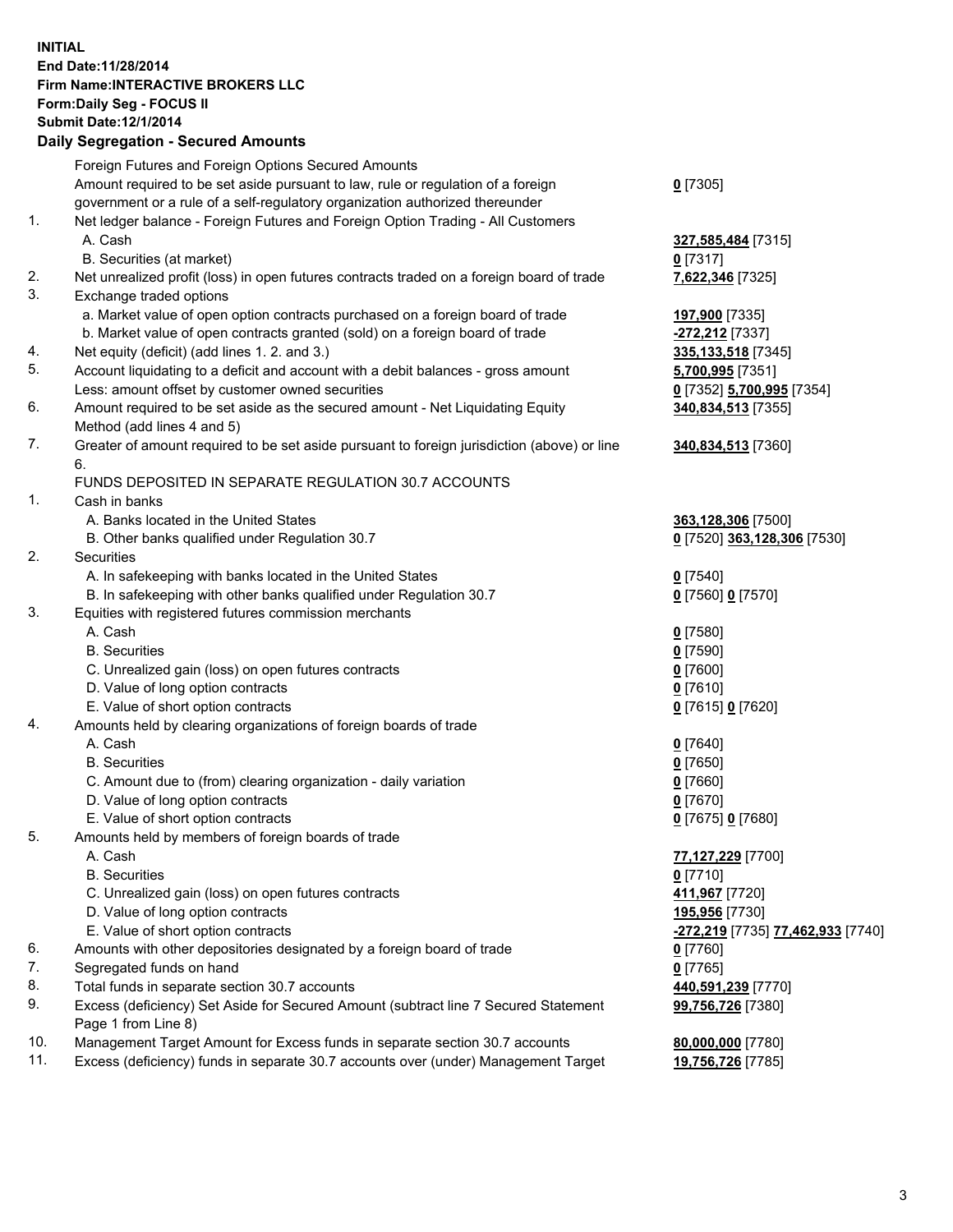**INITIAL End Date:11/28/2014 Firm Name:INTERACTIVE BROKERS LLC Form:Daily Seg - FOCUS II Submit Date:12/1/2014 Daily Segregation - Segregation Statement** SEGREGATION REQUIREMENTS(Section 4d(2) of the CEAct) 1. Net ledger balance A. Cash **2,426,483,622** [7010] B. Securities (at market) **0** [7020] 2. Net unrealized profit (loss) in open futures contracts traded on a contract market **-5,069,970** [7030] 3. Exchange traded options A. Add market value of open option contracts purchased on a contract market **146,019,208** [7032] B. Deduct market value of open option contracts granted (sold) on a contract market **-218,442,118** [7033] 4. Net equity (deficit) (add lines 1, 2 and 3) **2,348,990,742** [7040] 5. Accounts liquidating to a deficit and accounts with debit balances - gross amount **4,571,102** [7045] Less: amount offset by customer securities **0** [7047] **4,571,102** [7050] 6. Amount required to be segregated (add lines 4 and 5) **2,353,561,844** [7060] FUNDS IN SEGREGATED ACCOUNTS 7. Deposited in segregated funds bank accounts A. Cash **442,571,551** [7070] B. Securities representing investments of customers' funds (at market) **1,188,693,678** [7080] C. Securities held for particular customers or option customers in lieu of cash (at market) **0** [7090] 8. Margins on deposit with derivatives clearing organizations of contract markets A. Cash **14,160,289** [7100] B. Securities representing investments of customers' funds (at market) **82,537,225** [7110] C. Securities held for particular customers or option customers in lieu of cash (at market) **0** [7120] 9. Net settlement from (to) derivatives clearing organizations of contract markets **173,736** [7130] 10. Exchange traded options A. Value of open long option contracts **781,329** [7132] B. Value of open short option contracts **-6,236,601** [7133] 11. Net equities with other FCMs A. Net liquidating equity **-14,248,609** [7140] B. Securities representing investments of customers' funds (at market) **869,992,894** [7160] C. Securities held for particular customers or option customers in lieu of cash (at market) **0** [7170] 12. Segregated funds on hand **0** [7150] 13. Total amount in segregation (add lines 7 through 12) **2,578,425,492** [7180] 14. Excess (deficiency) funds in segregation (subtract line 6 from line 13) **224,863,648** [7190] 15. Management Target Amount for Excess funds in segregation **155,000,000** [7194]

16. Excess (deficiency) funds in segregation over (under) Management Target Amount Excess

**69,863,648** [7198]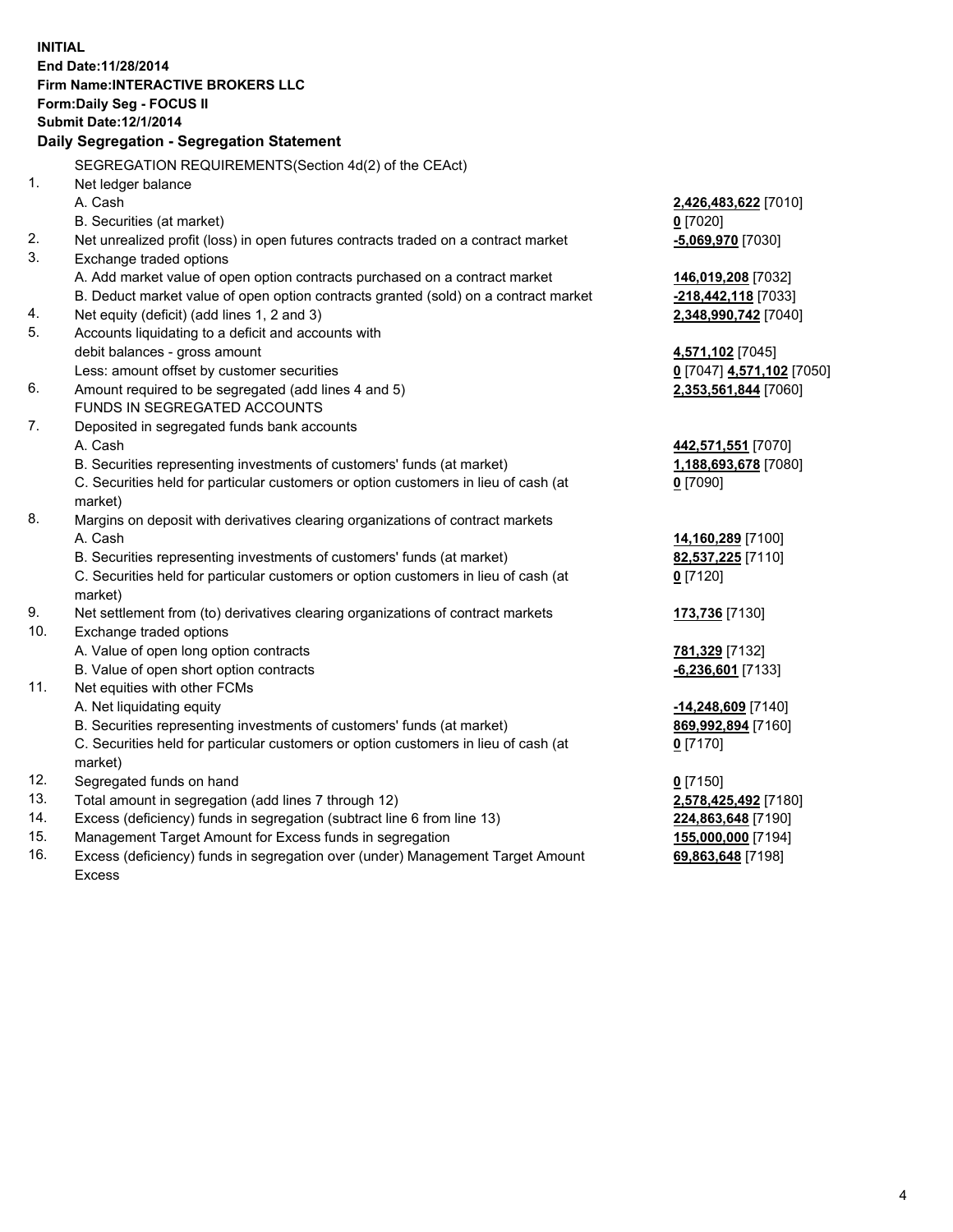## **INITIAL End Date:11/28/2014 Firm Name:INTERACTIVE BROKERS LLC Form:Daily Seg - FOCUS II Submit Date:12/1/2014 Daily Segregation - Supplemental**

| $\blacksquare$           | Total gross margin deficiencies - Segregated Funds Origin                              | 2,353,349 [9100] |
|--------------------------|----------------------------------------------------------------------------------------|------------------|
| $\sim$                   | Total gross margin deficiencies - Secured Funds Origin                                 | 163,876 [9101]   |
|                          |                                                                                        |                  |
| $\blacksquare$           | Total gross margin deficiencies - Cleared Swaps Customer Collateral Funds Origin       | $0$ [9102]       |
| $\blacksquare$           | Total gross margin deficiencies - Noncustomer and Proprietary Accounts Origin          | 0 [9103]         |
| $\blacksquare$           | Total number of accounts contributing to total gross margin deficiencies - Segregated  | 53 [9104]        |
|                          | <b>Funds Origin</b>                                                                    |                  |
| $\blacksquare$           | Total number of accounts contributing to total gross margin deficiencies - Secured     | 5 [9105]         |
|                          | Funds Origin                                                                           |                  |
| $\blacksquare$           | Total number of accounts contributing to the total gross margin deficiencies - Cleared | $0$ [9106]       |
|                          | Swaps Customer Collateral Funds Origin                                                 |                  |
| $\blacksquare$           | Total number of accounts contributing to the total gross margin deficiencies -         | 0 [9107]         |
|                          | Noncustomer and Proprietary Accounts Origin                                            |                  |
| $\overline{\phantom{a}}$ | Upload a copy of the firm's daily margin report the FCM uses to issue margin calls     |                  |
|                          | which corresponds with the reporting date.                                             |                  |

11.28.2014 Commodity Margin Deficiency Report.xls